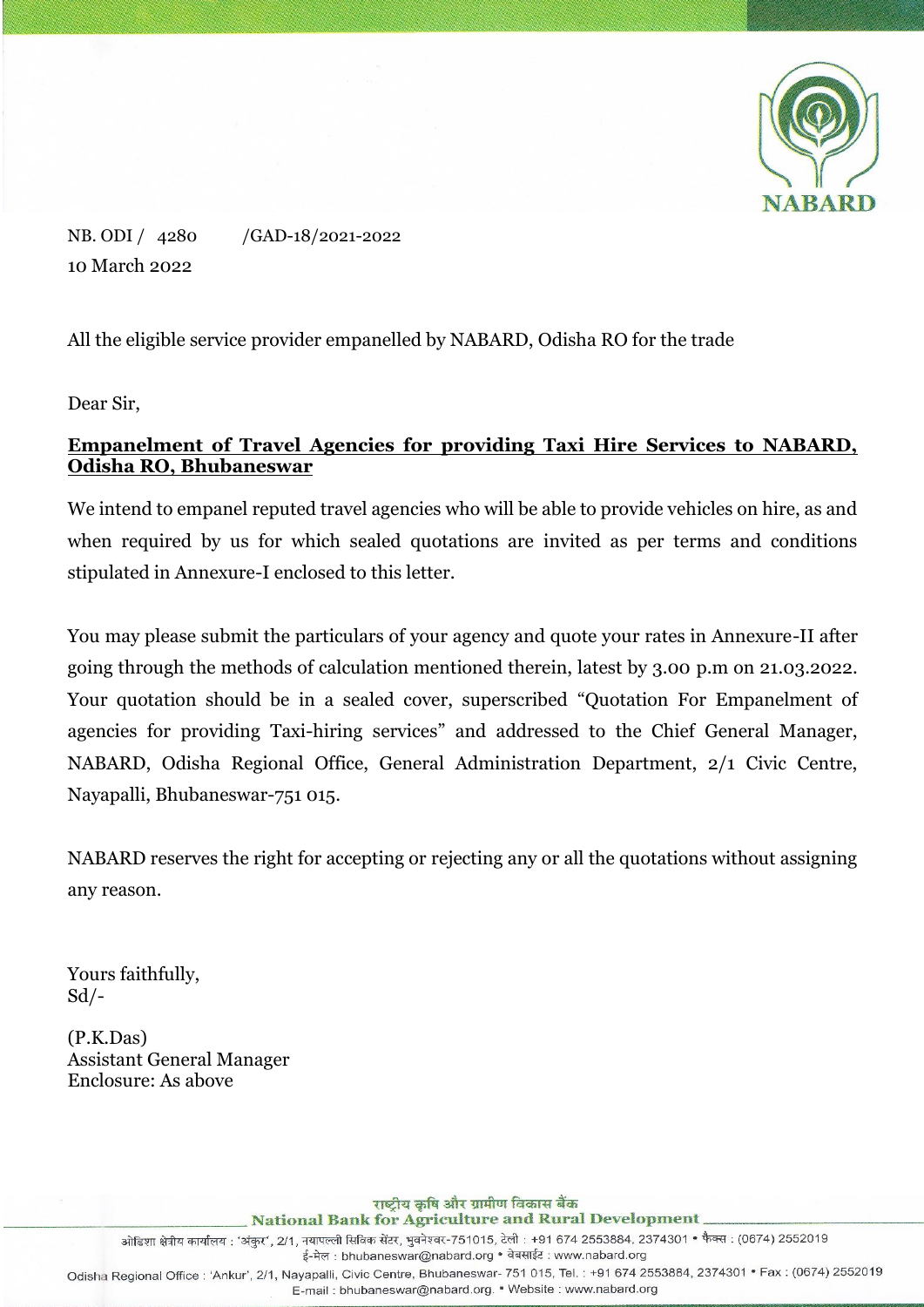#### **Annexure-I**

# **Empanelment of Travel Agencies for providing Taxi Hire Services to NABARD, Odisha RO, Bhubaneswar-**

#### **Terms and Conditions**

1. The agency must have been empanelled with NABARD, Odisha RO, Bhubaneswar to be eligible to bid for the job.

2. The agency becoming eligible for contract has to supply air-conditioned vehicles of various brands as per our requirement. The indicative varieties are mentioned in the quotation format. Such list is indicative only. NABARD may ask for any other type vehicle as and when required.

3. It is desirable that the agency intending to bid should have ownership of a sizable number of good quality of vehicles of required brand and model.

4. NABARD may consider to empanel more than one agency at a time. In such case the each of the agencies shortlisted for empanelment should agree to provide the service at the respective lowest rate quoted by any of them for each type of vehicle.

5. Vehicles to be supplied should be of high standard and the driver deputed should be knowledgeable and courteous in his behavior. He must possess a valid driving license and must keep it along with him during the duty period.

6. Vehicle deputed shall have the required fuel and the lubricants for the whole duration of hire. The driver shall not ask the guests for any monetary help or advance of any type.

7. Hiring for less than 250km shall be treated as local tour and shall be primarily calculated on hourly basis and secondarily as per additional km covered. Hiring for more than 250 km shall be treated as long distance travel and shall be primarily calculated on km basis and secondarily on additional hour basis.

8. Reporting and departure distances covered by the vehicle before reporting for undertaking the travel and after closing the travel respectively, shall be calculated on actual basis with maximum 15 km, to obviate the possibility of drivers asking for mentioning such distances at their fancy in the duty slip.

9. During the period of hire, all the parking, toll tax and other payments to the state Govt./local authorities, if any, shall be made by the agency which could be submitted along with the bills for reimbursements.

10. No increase in the charges/ rates would be entertained during the contract period.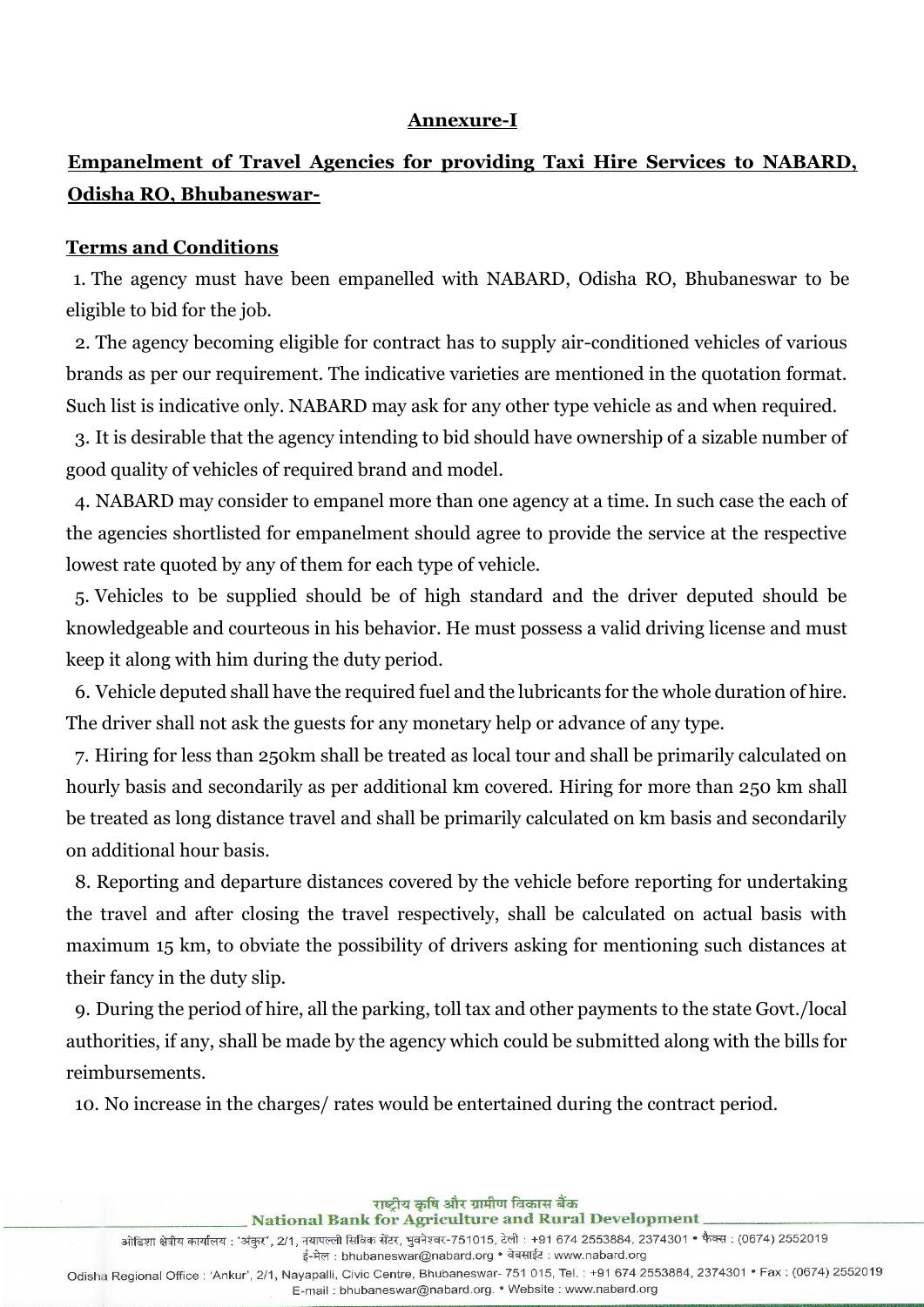11. The vehicles are expected to report at least 15 minutes before the time given and the driver shall know the route of place to be visited. The driver is expected to wait at the vehicle while the guest is away. In case the driver is not found near the vehicle, Bank may hire another vehicle without giving any rent for the said journey.

12. If the vehicle is found to be sub-standard then it can be sent back for which no damages would be paid.

13. All the vehicles provided must have comprehensive insurance cover as per the Motor Vehicle act.

14. The car should be kept clean and maintained in running and trouble free conditions. It must be washed and be provided with proper seat covers. The following extra amenities must be provided in the car

(i)One newspaper (one English /Hindi and one financial newspaper of the date).

(ii)Two water bottles of reputed brand such as Bisleri, Kinley, Aquafina, Himalaya etc.

(iii)Good quality Face Tissue Papers (in pouch)

(iv)One mini hand sanitizer

No extra charges will be paid for these amenities

15. Notwithstanding anything contained anywhere else NABARD reserves its right to terminate the empanelment without notice and without assigning any reason, if the services provided by the agency are not to the satisfaction of the competent authority of the bank.

16. All the wages and allied benefits like PF, ESI contributions, gratuity, bonus, accident insurance etc. due to the drivers, if any, are to be paid by the agency and the agency shall remain liable to the authorities concerned for compliance of the respective rules/laws and the agency will also remain liable for any contravention thereof. NABARD, in no way shall remain liable for compliance with any statutory requirement in this regard.

17. The agency is required to keep an interest free security deposit of **Rs.10,000/** with NABARD which may be liable for forfeiture partially or fully at the sole discretion of the competent authority of NABARD in case of deficiency in service.

18. The agency has to quote its rates only in the prescribed format. No other type of quotation may be considered.

19. In case of any dispute arising out of this contract/award of work between the National Bank and the agency, the decision of the NABARD will be final and binding on the agency.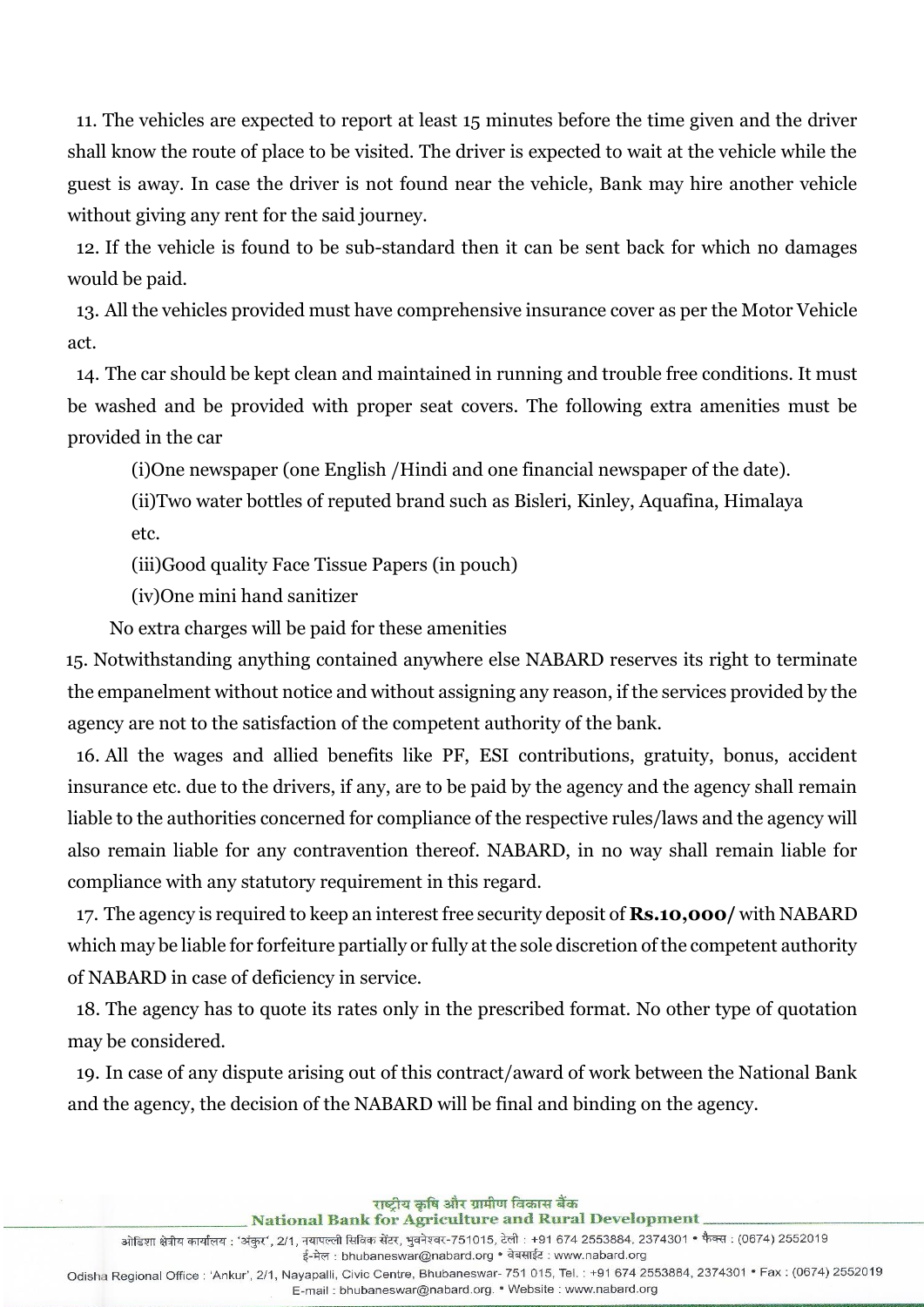20. All payments will be made through e-payment only after deducting the required taxes applicable from time to time.

21. All disputes are subject to Bhubaneswar jurisdiction only.

22. **Duration of Contract**-The contract shall normally be up to **31 March 2023** which can be renewed subsequently at the sole discretion of NABARD after review of the performance of the agency. However, NABARD reserves its rights to terminate the contract immediately on emergency basis without notice in the event of any unusual circumstances if it is observed/felt that the continuation of the contract any further would cause harm to NABARD or to public interest or public order.

22. **Terms of Termination**- The agreement can be terminated by not less than two months' notice by the agency and one month's notice by NABARD, under normal circumstances.

23. **Mode of Payment**- All payments will be made on monthly basis through NEFT/RTGS only. The bidding agency must have a bank account and PAN card, the documentary proof of which shall have to be submitted along with the quotation.

24. **Statutory Deductions**- Statutory TDS at the applicable rates shall be effected from all the payments by NABARD to the agency.

25. NABARD reserves the right to cancel any/all of the quotations without assigning any reason therefor.

26. In case any dispute arising out of this contract/award of work between the NABARD and the agency, the decision of the Chief General Manager, NABARD, Bhubaneswar will be final and binding on the contractor.

27. **Opening of Quotations**-The quotations will be tentatively opened by the competent authority of NABARD 30 minutes after the latest time prescribed for submission of the tender and the bidding agencies are free to remain present at the time of opening of quotations at NABARD Regional Office, Ankur 2/1, Nayapalli, Civic Centre, Bhubaneswar.

 28. The quotation has to be submitted strictly in the prescribed proforma as per Annexure-II and has to be signed on each page including the terms and conditions in Annexure-1.

-----o-----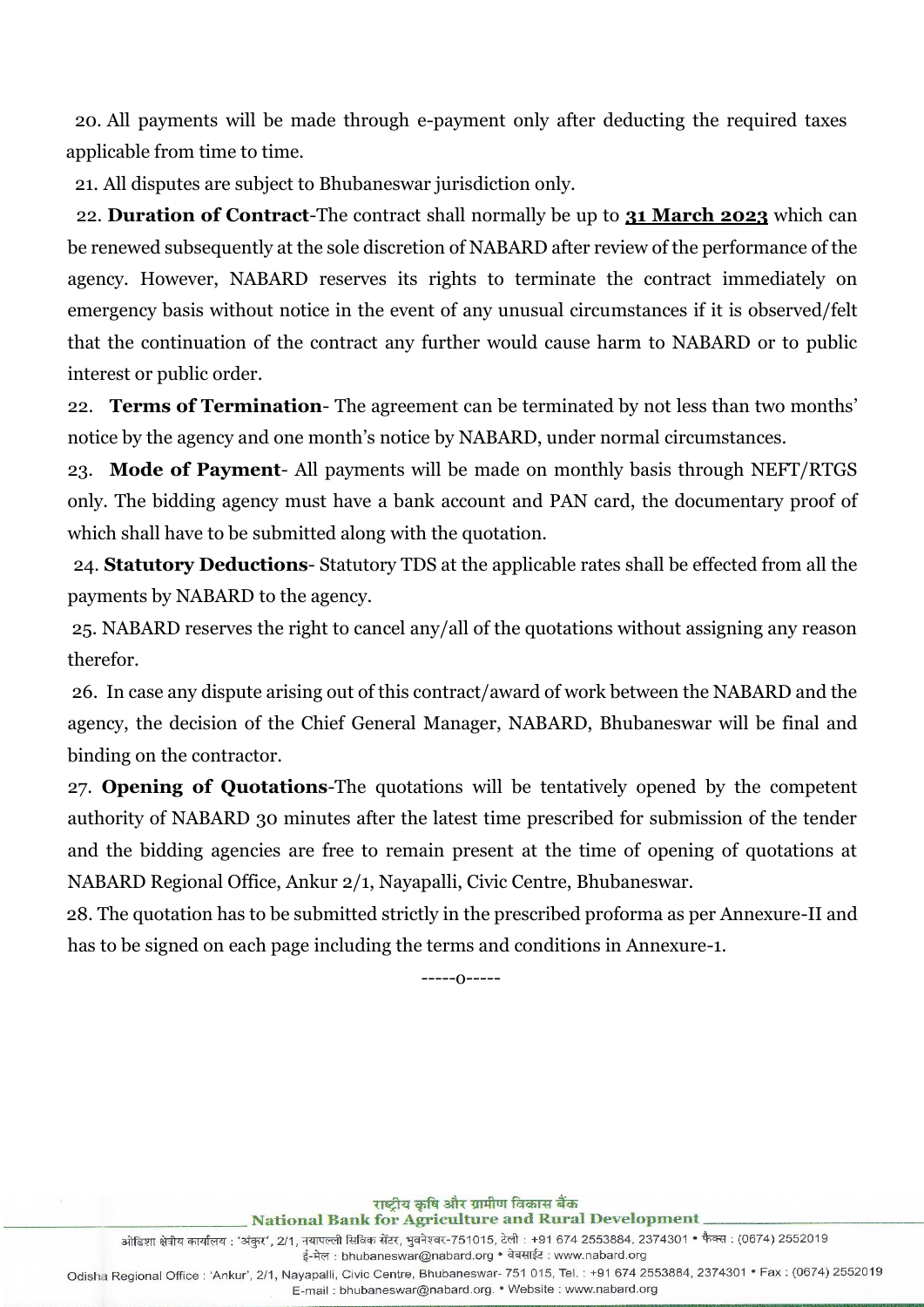### **Annexure-II**

The Chief General Manager National Bank for Agriculture and Rural Development Odisha Regional Office "ANKUR", 2/1, Nayapalli Civic Centre Bhubaneswar - 15

Dear Sir,

## **Empanelment of Travel Agencies for providing Taxi Hire Services to NABARD, Odisha RO, Bhubaneswar**

Please refer to your Letter No. 4280 dated 10.03.2022 calling for quotation for executing the captioned work. Having examined the "Scope of Work and Other Terms & Conditions" mentioned in Annexure-1 of your letter under reference, having visited and examined the sites of the work, having acquired the requisite information relating thereto affecting the tender and having accepted the terms and conditions mentioned therein we hereby offer to execute the works specified in the said letter and quote our rate and furnish other required information in the prescribed proforma as per details below-

| $\mathbf{1}$            | Name and address of the<br>agency                                                                                                                                                               |  |  |
|-------------------------|-------------------------------------------------------------------------------------------------------------------------------------------------------------------------------------------------|--|--|
| $\bf{2}$                | <b>Telephone Nos</b>                                                                                                                                                                            |  |  |
| 3                       | <b>Nature of Ownership-</b><br>Proprietary, Partnership,<br>Regd. Company etc.                                                                                                                  |  |  |
| $\overline{\mathbf{4}}$ | <b>Details of Proprietor,</b><br>Partners, or CEO in case of a<br>regd. Company. Enclose ID<br>proof of the proprietor, copy<br>of partnership deed or Regd.<br>Certificate in case of company. |  |  |
| $\overline{5}$          | <b>Income Tax PAN No</b><br>(Attach self-attested<br>photocopy)                                                                                                                                 |  |  |
| 6                       | <b>GST Regd. No</b><br>(Attach self-attested<br>photocopy)                                                                                                                                      |  |  |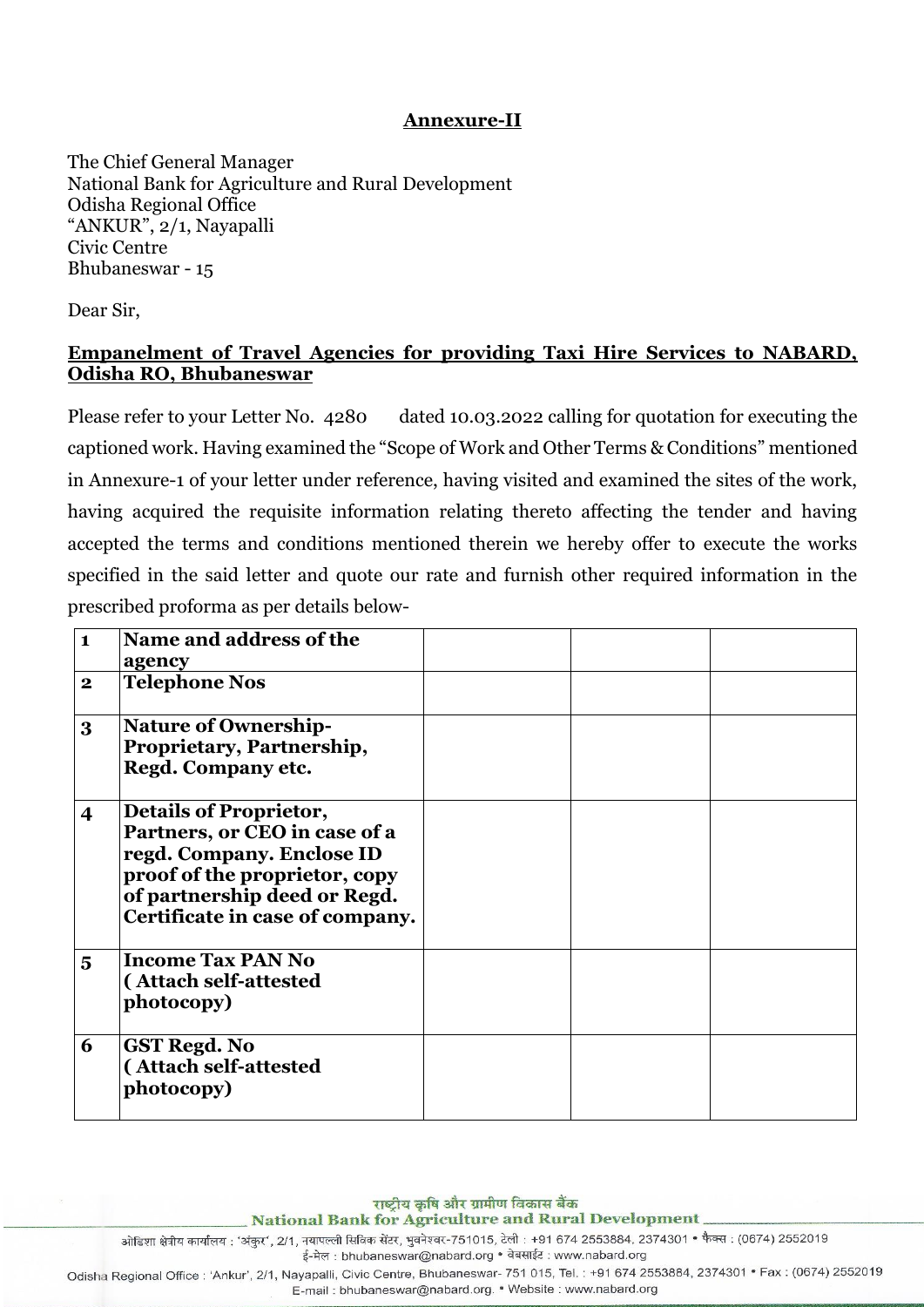| 7     | <b>Details of Bank Account:</b>                                                                                                                                                         |  |  |
|-------|-----------------------------------------------------------------------------------------------------------------------------------------------------------------------------------------|--|--|
| (i)   | Name of the Account holder                                                                                                                                                              |  |  |
| (ii)  | Name of the Bank, Branch & Place:                                                                                                                                                       |  |  |
| (iii) | $A/c$ type                                                                                                                                                                              |  |  |
|       | (Savings or Current):                                                                                                                                                                   |  |  |
| (iv)  | IFS code                                                                                                                                                                                |  |  |
| (v)   | Account No. (Attach self-attested<br>photocopy of a cancelled cheque)                                                                                                                   |  |  |
| 8     | Attach a list of vehicle owned by<br>the agency either in the name of<br>the agency, or its proprietor or CEO<br>with brand and model of vehicle,<br>its year of purchase, Reg No. etc. |  |  |
| 9     | Brief history of the agency<br>(Attach separate sheet, if required<br>with supporting documents)                                                                                        |  |  |
| 10    | <b>Public/ Private Institutions</b><br>which awarded work to the<br>agency during the last seven years<br>(attach details)                                                              |  |  |
| 11    | Work Experience<br>in<br>the<br>relevant field of work during<br>the last 7 year-<br>(Attach supporting documents)                                                                      |  |  |
| 12    | <b>Average Turnover during the</b><br>last 3 years<br>(Attach supporting documents)                                                                                                     |  |  |
| 13    | of the<br><b>Ouantum</b><br>of area<br>building/work performed for<br>the last seven years                                                                                              |  |  |
|       | (Attach supporting documents)                                                                                                                                                           |  |  |

ई-मेल : bhubaneswar@nabard.org • वेबसाईट : www.nabard.org

Odisha Regional Office : 'Ankur', 2/1, Nayapalli, Civic Centre, Bhubaneswar- 751 015, Tel. : +91 674 2553884, 2374301 • Fax : (0674) 2552019

E-mail: bhubaneswar@nabard.org. • Website: www.nabard.org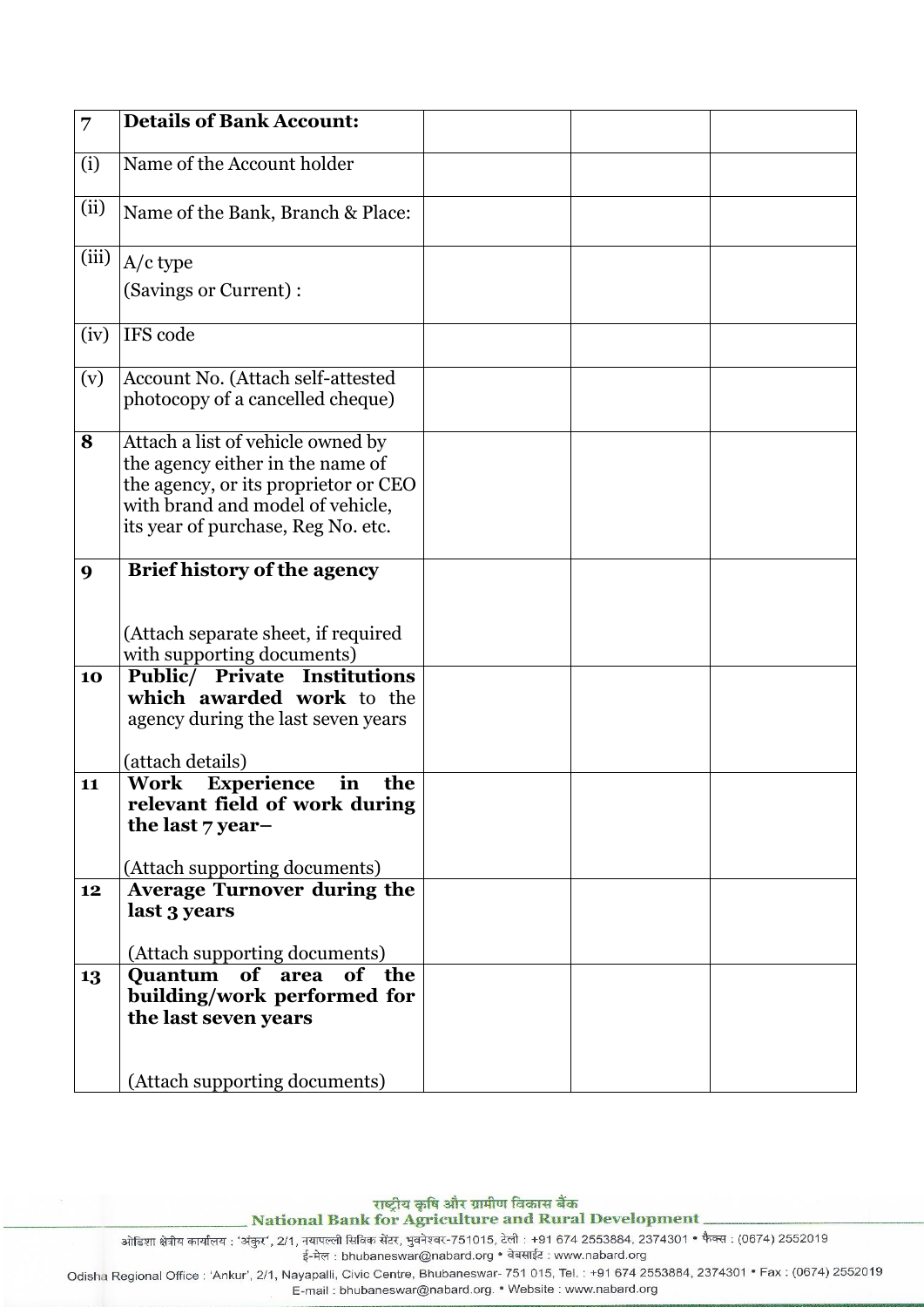| 14            | <b>Rates Quoted</b>                          |               |                                 |                                                                                                            |                            |
|---------------|----------------------------------------------|---------------|---------------------------------|------------------------------------------------------------------------------------------------------------|----------------------------|
| Sl No         | Type of Vehicle<br>(All AC Vehicles<br>only) | Type of Hire  |                                 | Criteria                                                                                                   | <b>Rate Quoted</b><br>(Rs) |
| $\mathbf{i}$  | Dzire or similar<br>type                     | Within 250 KM | 1                               | Minimum $hrs$ / km<br>(For pick up and drop at<br>airport/station).                                        |                            |
|               |                                              |               | 2 <sup>1</sup>                  | Minimum_hrs/<br>km                                                                                         |                            |
|               |                                              |               | $\mathcal{E}$                   | Per Hour @ KMS free                                                                                        |                            |
|               |                                              |               | $\overline{4}$                  | Per KM                                                                                                     |                            |
|               |                                              | Above 250 KM  | $\mathbf{1}$                    | Per KM                                                                                                     |                            |
|               |                                              |               | 2 <sub>1</sub>                  | Detention Charges per<br>hour against @____ KM<br>free per hour                                            |                            |
|               |                                              |               |                                 | 3 Night Halt<br>From<br>Hrs to<br><b>Hrs</b>                                                               |                            |
|               |                                              |               |                                 |                                                                                                            |                            |
| $\mathbf{ii}$ | Innova or similar<br>type                    | Within 250 KM |                                 | $Minimum$ hrs $/$ km<br>1 <sup>1</sup><br>(For pick up and drop at<br>airport/station).<br>Minimum_hrs/_km |                            |
|               |                                              |               | 2 <sup>1</sup><br>3             | KMS free<br>Per Hour @                                                                                     |                            |
|               |                                              |               | $\overline{4}$                  | Per KM                                                                                                     |                            |
|               |                                              | Above 250 KM  | $\mathbf{1}$                    | Per KM                                                                                                     |                            |
|               |                                              |               | 2 <sup>1</sup>                  | Detention Charges per<br>hour against $\omega$ _ KM<br>free per hour                                       |                            |
|               |                                              |               | 3 <sup>1</sup>                  | Night Halt                                                                                                 |                            |
|               |                                              |               |                                 | Hrs to<br>From<br><b>Hrs</b>                                                                               |                            |
| iii           | Honda City or<br>similar type of<br>vehicle  | Within 250 KM | $1 \mid$<br>$\overline{2}$      | $Minimum$ hrs $/$ km<br>(For pick up and drop at<br>airport/station).<br>Minimum<br>hrs/<br>km<br>KMS free |                            |
|               |                                              |               | 3 <sup>1</sup>                  | Per Hour @                                                                                                 |                            |
|               |                                              | Above 250 KM  | $\vert 4 \vert$<br>$\mathbf{1}$ | Per KM<br>Per KM                                                                                           |                            |
|               |                                              |               | 2 <sup>1</sup>                  | Detention Charges per<br>hour against @ <sub>__</sub> KM free<br>per hour                                  |                            |